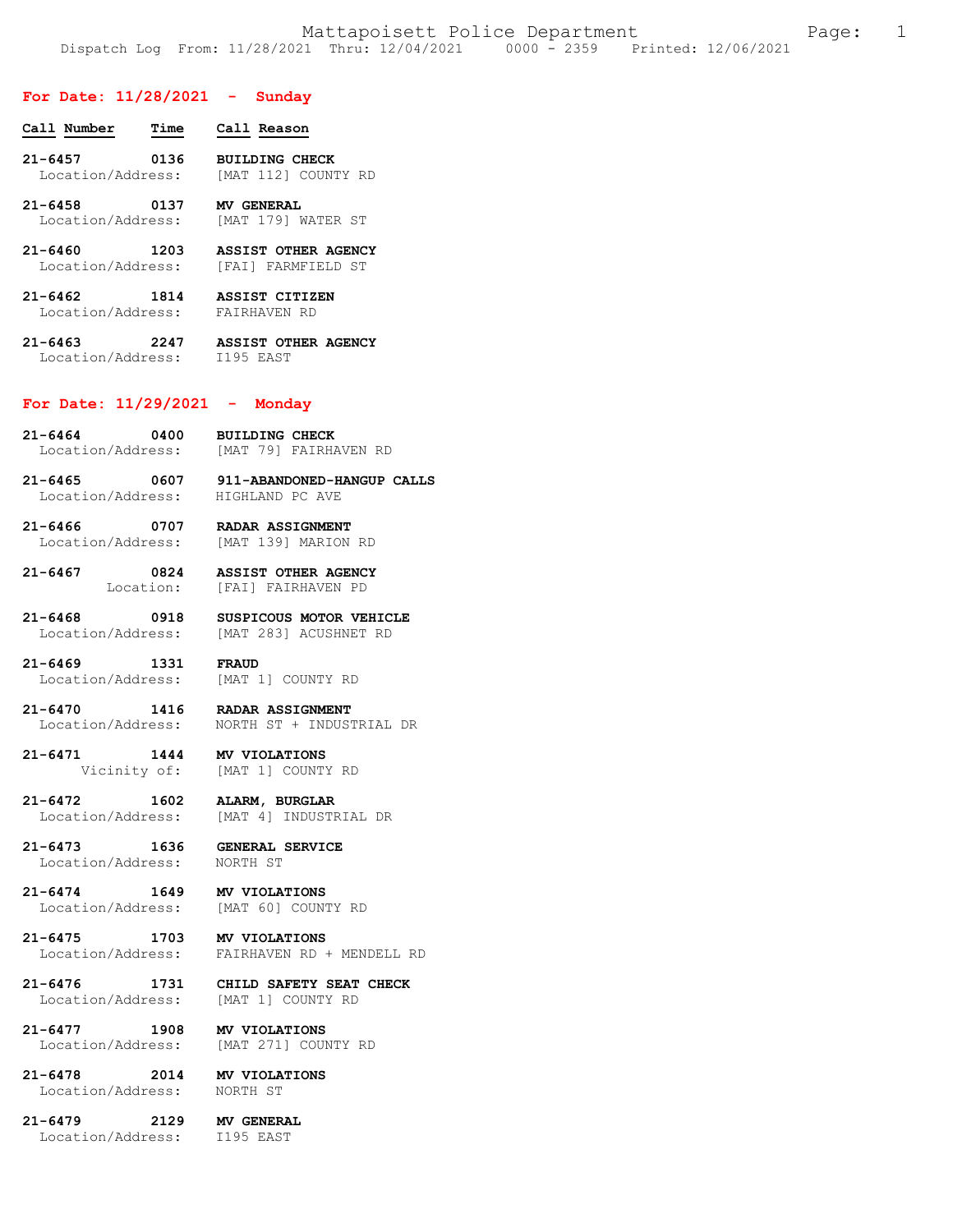#### **For Date: 11/30/2021 - Tuesday**

- **21-6480 0247 BUILDING CHECK**  Location/Address:
- **21-6481 0447 911-ABANDONED-HANGUP CALLS**  Vicinity of: NORTH ST
- **21-6482 0702 RADAR ASSIGNMENT**  Location/Address: [MAT 139] MARION RD
- **21-6483 0713 MV VIOLATIONS**  Location/Address: [MAT 139] MARION RD
- **21-6484 0736 911 CALL**  Location/Address: [MAT 139] MARION RD
- **21-6485 0924 PEACE OFFICER**  Location/Address: FAIRHAVEN RD
- **21-6488 1249 SAFETY/ROAD HAZARD**  Vicinity of: [MAT 47] COUNTY RD
- **21-6487 1250 MV VIOLATIONS**  Vicinity of: MARION RD + AUCOOT RD
- **21-6489 1408 MV CRASH**  Vicinity of: [MAT 139] MARION RD
- **21-6490 1746 HEALTH/WELFARE**  Location/Address:
	-
- **21-6491 1754 911-ABANDONED-HANGUP CALLS**  Location/Address:
- **21-6492 1809 MV VIOLATIONS**  Location/Address: [MAT 139] MARION RD
- **21-6493 1919 ASSIST CITIZEN**  Location/Address: PINE ISLAND RD
- **21-6494 1937 BE ON THE LOOK OUT**  Location/Address: [MAT 1] COUNTY RD

### **For Date: 12/01/2021 - Wednesday**

- **21-6495 0347 BUILDING CHECK**  Location/Address: [MAT 100] INDUSTRIAL DR
- **21-6496 0537 BE ON THE LOOK OUT**  Location: SEEKONK PD
	-

### **21-6498 0716 RADAR ASSIGNMENT**  Location/Address: [MAT 139] MARION RD

- **21-6499 0806 GENERAL SERVICE**  Location/Address: BRIERPATCH LN
- **21-6500 0832 MV VIOLATIONS**  Location/Address: MARION RD + COUNTY RD
- **21-6501 0911 ALARM, BURGLAR**  Location/Address:
- **21-6502 0956 MV VIOLATIONS**<br>Vicinity of: **NORTH ST + MAI** NORTH ST + MAPLEWOOD ST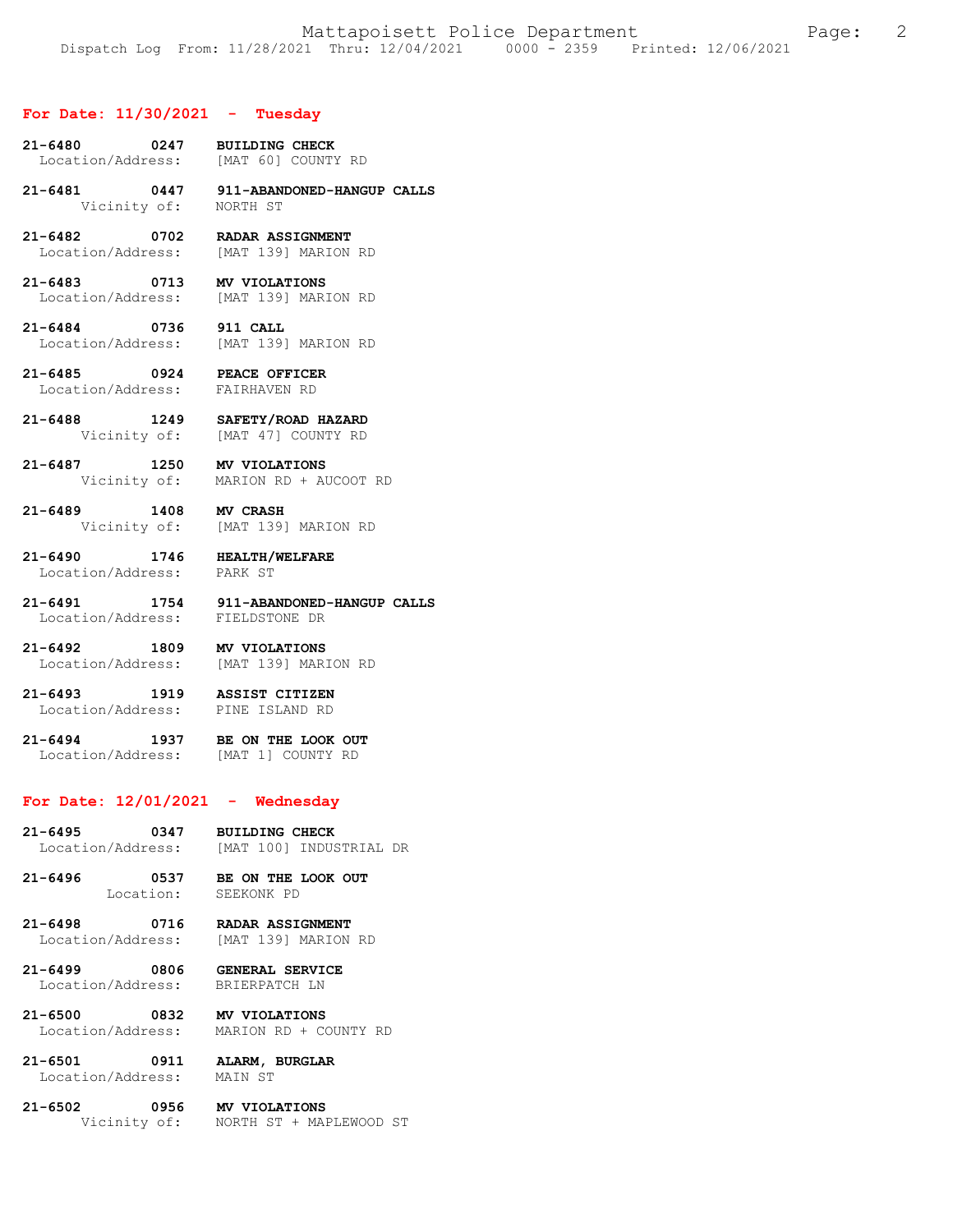**21-6503 1127 GENERAL SERVICE**  Location/Address:

**21-6504 1322 TRAFFIC CONTROL**  Location/Address:

**21-6505 1352 ALARM FIRE**  Location/Address: [MAT 129] BARSTOW ST

**21-6506 1356 MV VIOLATIONS**  Location/Address: MATTAPOISETT NECK RD + PORT WAY

**21-6507 1414 SAFETY/ROAD HAZARD**  Location/Address:

**21-6508 1442 MV VIOLATIONS**  NORTH ST + BOXBERRY PATH

**21-6509 1459 AMBUL.MUTUAL AID OUT OF TOWN**  Location/Address: [FAI] MILL RD

**21-6510 1641 ANIMAL CONTROL**  Location/Address:

**21-6511 1800 MV GENERAL**  Location/Address:

**21-6512 1944 DPW,WATER,TREE, ALL TOWN DEPT.**  PEARL ST + HAMMOND ST

**21-6513 2148 RADAR ASSIGNMENT**  TINKHAM LN + ACUSHNET RD

## **For Date: 12/02/2021 - Thursday**

**21-6514 0146 GENERAL SERVICE**  Location/Address:

**21-6515 0346 BUILDING CHECK**  [MAT 22] MARION RD

**21-6517 0530 GENERAL SERVICE**  Location/Address:

21-6518 0630 SUSPICIOUS PERSONS<br>
Location/Address: [MAT 139] MARION RD Location/Address:

**21-6516 0657 RADAR ASSIGNMENT**  Location/Address: [MAT 139] MARION RD

**21-6519 1006 911 CALL**  Location/Address: [MAT 1] COUNTY RD

**21-6520 1032 FOLLOW UP INVESTIGATION**  Location/Address:

**21-6521 1112 FOLLOW UP INVESTIGATION**  Location/Address:

**21-6522 1126 911-ABANDONED-HANGUP CALLS**  Location/Address: [MAT 14] MARION RD

**21-6524 1415 209A SERVICE**  Location/Address:

**21-6525 1901 SUSPICOUS OTHER**  Location/Address: CHURCH ST

**21-6526 2100 CARBON MONOXIDE ALARM**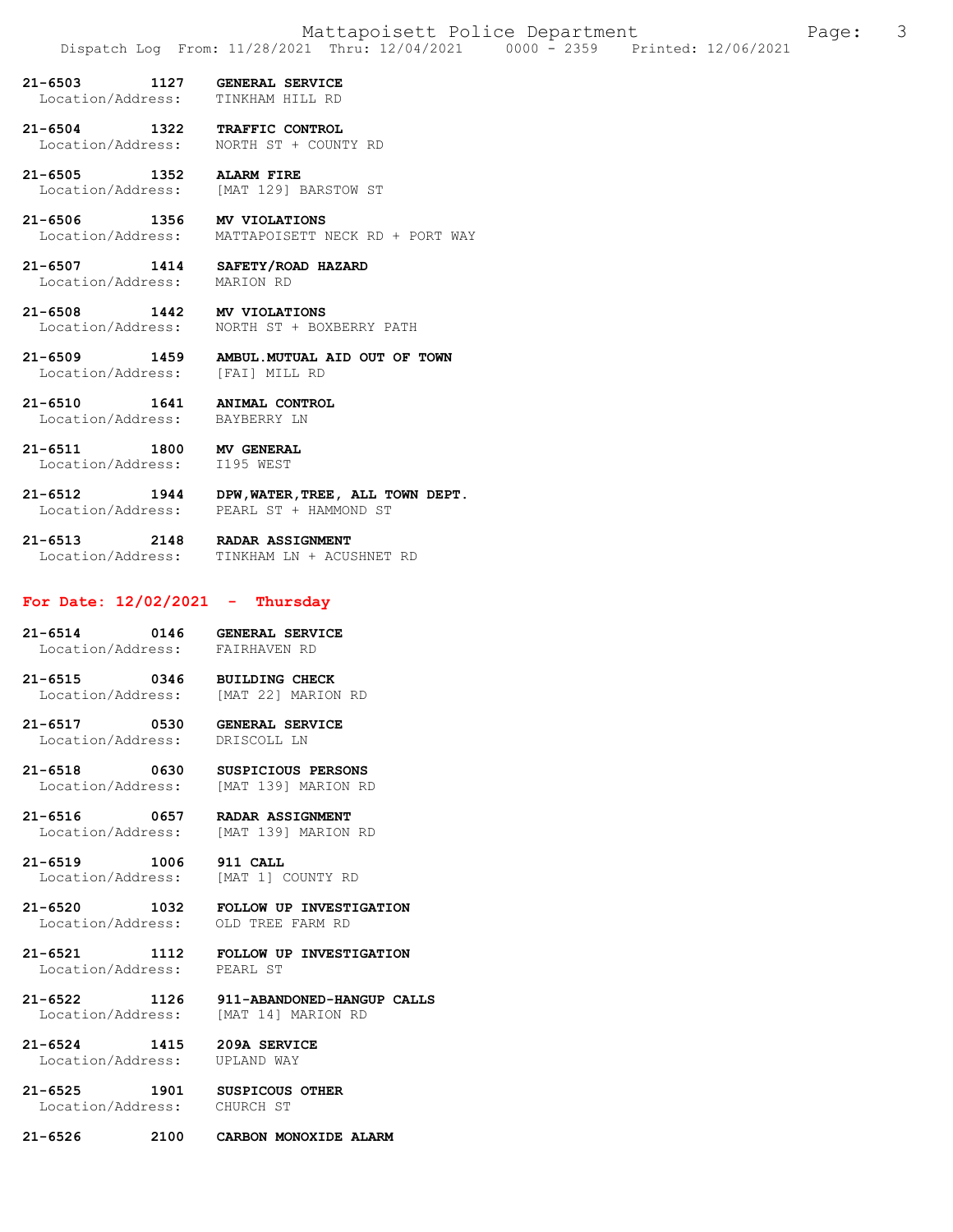Mattapoisett Police Department Fage: 4

Dispatch Log From: 11/28/2021 Thru: 12/04/2021 0000 - 2359 Printed: 12/06/2021

Location/Address: FAIRHAVEN RD

# **For Date: 12/03/2021 - Friday**

- **21-6527 0138 OPEN DOOR BUSINESS/RESIDENCE**  [MAT 33] COUNTY RD
- **21-6528 0236 GENERAL SERVICE**  [MAT 248] INDUSTRIAL DR
- **21-6529 0359 DISTURBANCE**  Location/Address: INDUSTRIAL DR

**21-6530 0713 RADAR ASSIGNMENT**  Location/Address: [MAT 139] MARION RD

**21-6531 0718 RADAR ASSIGNMENT**  [MAT 139] MARION RD

**21-6532 0742 MV VIOLATIONS**  Location/Address: NORTH ST + PARK ST

**21-6533 0817 TRANSPORT PRISONER**  Location/Address:

**21-6534 0915 MV VIOLATIONS**  Location/Address: [MAT 190] NORTH ST

**21-6535 1141 MV VIOLATIONS**  Location/Address: CHAPEL RD + MARION RD

**21-6536 1152 GENERAL SERVICE**  Location/Address:

**21-6537 1208 FIRE , BRUSH**  Location:

**21-6538 1251 MV VIOLATIONS**  [MAT 225] MARION RD

**21-6539 1323 GENERAL SERVICE**  Location/Address: [MAT 139] MARION RD

**21-6540 1625 MV GENERAL**  Location/Address:

**21-6541 1732 MV VIOLATIONS**  Location/Address: NORTH ST

**21-6542 1811 MV VIOLATIONS**  Location/Address:

**21-6543 2329 MV VIOLATIONS**  Location/Address: COUNTY RD

## **For Date: 12/04/2021 - Saturday**

21-6544 0515 BUILDING CHECK<br>Location/Address: [MAT 79] FAIRHAVEN RD Location/Address:

**21-6545 0734 HEALTH/WELFARE**  Location/Address: NORTH ST

**21-6546 0934 HEALTH/WELFARE**  Location/Address:

**21-6547 0949 MV - LOCKOUT**  Location/Address: [MAT 5] RESERVATION RD